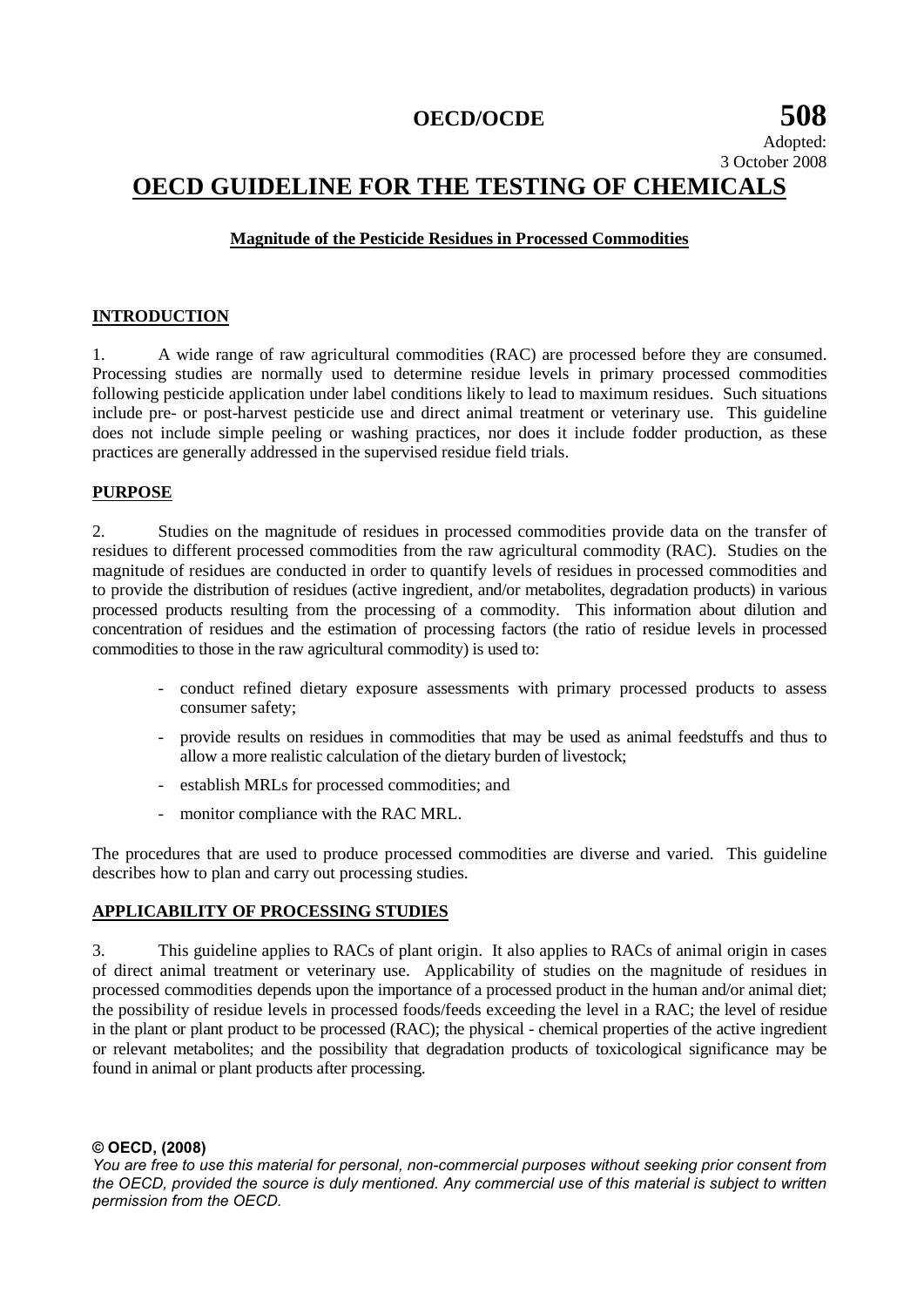## **GENERAL CONSIDERATIONS**

## 4. Definitions:

- a) The term "Primary Processed Commodities" means the products resulting from the application of physical, chemical or biological processes or combinations of these to a "primary food commodity" - intended for direct sale to the consumer, for direct use as an ingredient in the manufacture of food or for further processing. A primary processed commodity is derived from mechanical or chemical processing of the RAC and is not a multicomponent product (Codex).
- b) Critical GAP (*c*GAP) is the treatment at the maximum of good agricultural practices that may lead to the highest residues of the pesticide for a specific crop/pesticide combination.

5. Pesticide residues to be measured in processing studies are determined by the residue definition which is derived from studies on the nature of the residue in processing and/or in plant and livestock. Processing factors are then determined for use in further assessments.

6. Processing studies should measure metabolites and degradation products which are included in the residue definition as well as degradation products identified in the "Nature of the Residue in Processed Commodities - High Temperature Hydrolysis" study which are deemed significant, based on the level found in the study and their toxicological significance.

7. Processing studies should simulate industrial or domestic practices as closely as possible. RACs used in processing studies should contain field-treated (incurred) quantifiable residues, at sufficient levels that concentration/dilution factors for the various consumed products and non-consumed intermediates (for example, cooking water) can be determined. This may require field treatment at exaggerated application rates or other appropriate measures such as shortened PHI (if there is no indication that the composition/behaviour will change) to obtain sufficient residue levels for processing studies. Processing studies utilising spiked samples are not acceptable.

8. The processing factor (P*f*) that originates only from residues of the same single compound in the RAC is calculated as follows:

$$
Pf = \frac{\text{residue level in processed commodity}}{\text{residue level in the RAC or commodity to be processed}}
$$

9. For each field test site sampled, the residue level in the processed commodity is compared to that in the RAC. From the results of processing of RACs obtained from two independent field test sites for a processing study, the mean value of the two P*f* is calculated to give the processing factor. This factor is valid for the combination procedure/commodity which was investigated in the processing study. In case of three or more processing tests, the processing factor is the median of the single factors from each test.

10. If the residue definition for enforcement purposes in processed products differs from that in the RAC, the processing factor should be calculated taking into account the molecular weights of the different substances. For the calculation, three different cases have to be considered and are described in the OECD Guidance for Residues in Processed Commodities. (Insert link when available)

11. The FAO Manual states that "if the processing factors from two trials are irreconcilable, e.g. 10 fold different, the mean is inappropriate because it would not represent either process. In this case it is preferable to choose one of the values as being representative. The highest processing factor should be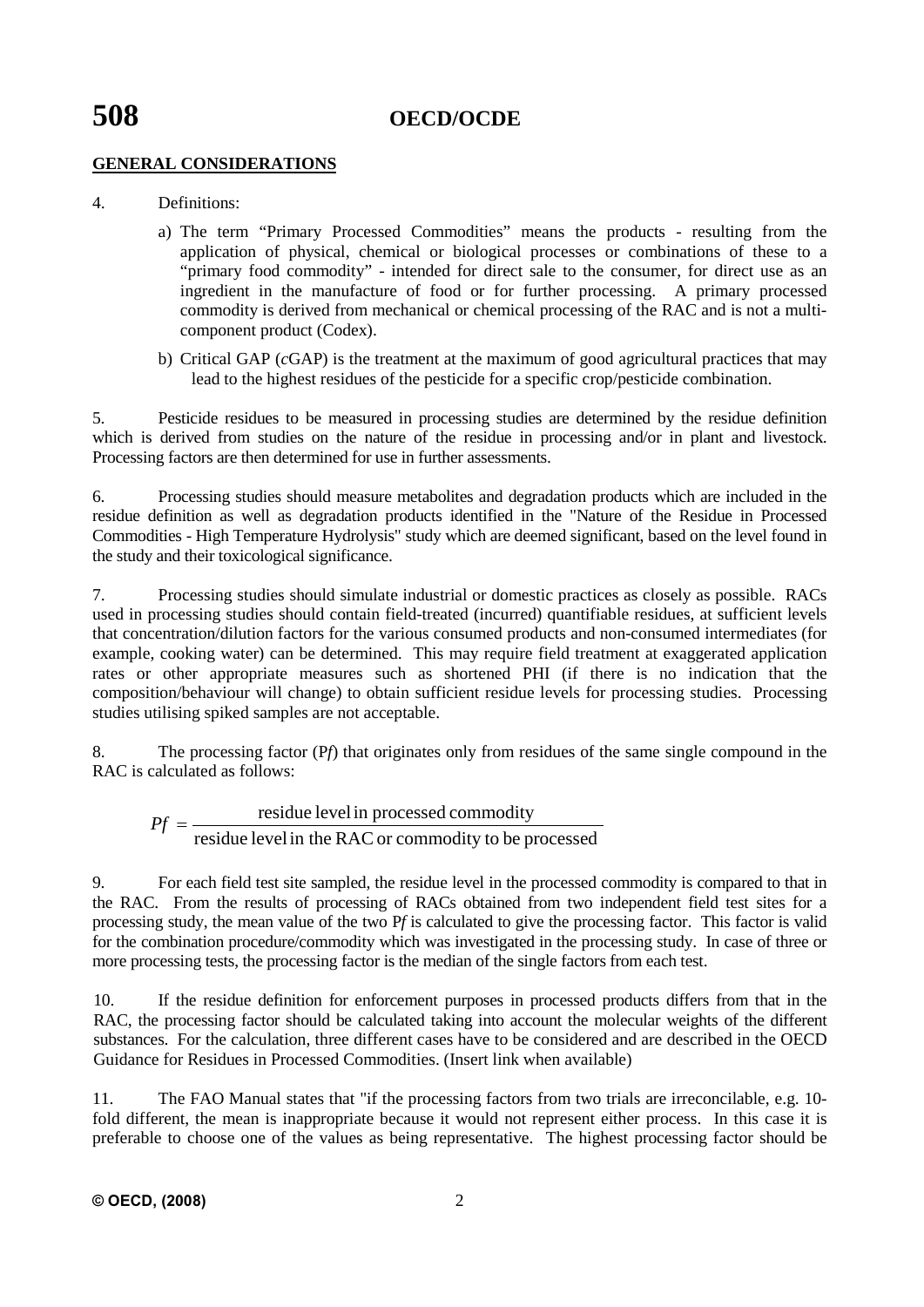chosen as the default (conservative) value if there is no reason to choose one or the other." Also, in such cases, the trials within the study should be reviewed with care to determine whether the results are valid or whether two completely different procedures were compared.

12. Where there is a large difference in the results of two trials within a processing study it may be necessary to conduct an additional trial for that procedure. It is well known that results of two processing trials vary within a certain range. A difference of 50% is a practical estimate of maximum variation for two trials. When the resulting processing factors from the two trials for the same processing procedure differ with respect to the main processed products by more than 50%, a third trial may be necessary to derive a consistent processing factor. The difference of 50% is calculated as follows:

$$
\frac{Pf \text{ (high value)} - Pf \text{ (low value)}}{Pf \text{ (high value)}} \geq 0.5
$$

13. Before setting up a third trial for a processing procedure, the existing trials should be investigated to determine which factors influence the level of residues in the processed commodity and thus to choose the realistic worst case conditions for the third trial.

14. Important conclusions concerning the behaviour of the active ingredient and/or metabolites during processing can be drawn from the distribution coefficients for *n*-octanol/water, hydrolysis stability, heat stability and solubility behaviour. For example, when the log  $P_{ow}$  is greater than three, it can be assumed that the residue will likely be concentrated in oil or solids like meal, whereas high water solubility indicates that residues may be expected in juices. For example: the extremely high potential concentration factors for citrus oil (P*f* = 1000) and mint oil (P*f* = 330) should be considered.

15. In processes where dehydration is the path from RAC to processed commodity, a simple calculation based on the loss of water is sufficient for derivation of default generic processing factors to assess potential for exceedance of a RAC MRL. Such factors represent the maximum theoretical transfer of residues to the dried product and in reality, the transfer is often less. While these factors may be used to perform a preliminary dietary exposure assessment, it is not considered good practice to establish MRLs for processed commodities based on default dehydration factors (% dry matter or %DM). Processing studies are used for enforcement purposes and refined dietary exposure assessment in lieu of the default factors.

16. Default factors are not applicable even for preliminary dietary exposure assessment in cases where the process generates a relevant compound. An estimate of the yield from parent compound (in lieu of a separate processing factor) is needed for the metabolite/degradation product in cases where the procedure generates a relevant compound (for example, dithiocarbamates produce ETU upon dehydration of the RAC).

#### **Situations in which a study may or may not be necessary**

17. Table 1 describes two categories of processing procedures. Category 1 procedures involve welldefined procedures typically practiced on a large industrial scale for major commodities. Most regulatory authorities consider studies for these procedures essential. A corresponding domestic use may also exist and be covered by the industrial use. Category 2 procedures are a mixture of domestic (or home) and industrial procedures. These types of processing studies, while encouraged, are often considered optional by some regulatory authorities. The studies are particularly useful in refining dietary exposure assessments.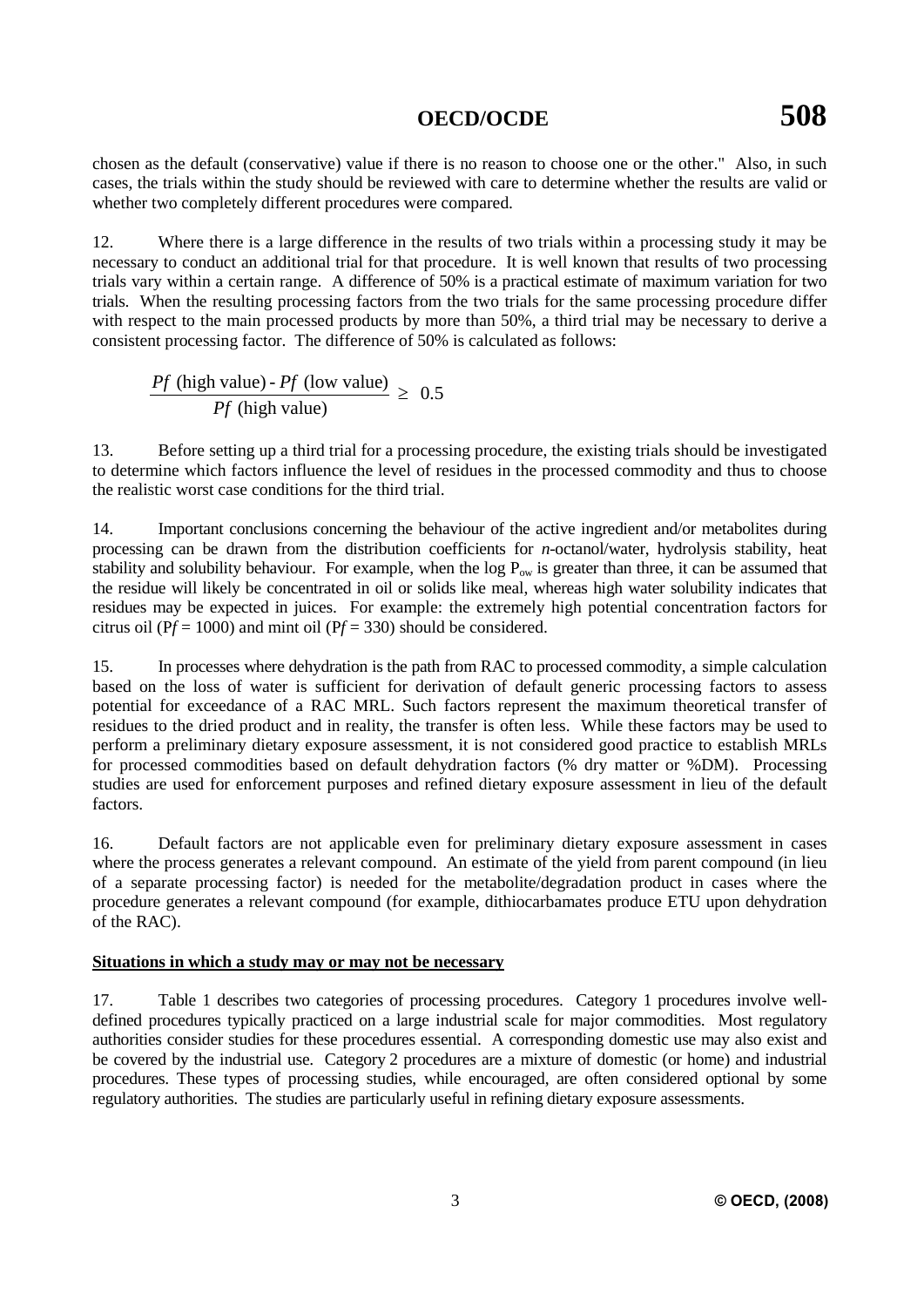18. When no residues are found at or above the appropriate LOQ in the RAC at the *c*GAP from **all** supervised field trials, no processing studies are necessary for the procedures identified in Category 2 of Table 1. Likewise, no processing studies are necessary for the procedures identified in Category 1 of Table 1 under the above conditions provided that, in addition, no significant potential for concentration in processed food is likely to occur. Potential to concentrate is based on three considerations:

- a) The properties of the pesticide These must predict that the pesticide (and metabolites, as appropriate) will not concentrate in the processed commodity. For example, a water soluble pesticide (e.g. water solubility >0.5 mg/L) would not be expected to concentrate in the processed oil from an oilseed but the same pesticide might concentrate in the juice from an orange.
- b) The theoretical concentration factor This is based on the relative percentages (by mass) of processed fractions obtained from a particular commodity.
- c) Extremely high concentration factor The consideration of processing studies for commodities with no quantifiable residues when the crop is treated according to *c*GAP is particularly important for commodities with extremely high theoretical concentration factors. These include mint to mint oil, citrus to citrus oil, and corn to corn oil. In those cases where residues in citrus peel are below the LOQ following application at a rate 5 times the proposed rate, data on citrus oil are not required.

19. If the properties of the pesticide (and/or metabolites as appropriate) indicate that it might concentrate in a given processed fraction, then a processing study may be necessary. The pesticide should be applied to the crop at an exaggerated rate, up to five times, to attempt to generate a commodity with quantifiable residues, but not if phytotoxicity occurs. This commodity, if it contains quantifiable residues, would be processed. If it does not contain quantifiable residues, a processing study would not be needed.

20. The need for processing studies for commodities in procedures from Category 1 of Table 1 where no quantifiable residues are found at *c*GAP conditions may vary with national or regional governments, and the applicant should consult the appropriate regulatory authority.

#### **Processing procedure types and extrapolation**

21. Commodities fall into natural types with respect to processing. These commodity types may or may not align with field trial crop groupings globally. Additional justification for types of extrapolation follows.

22. For commodity belonging to the same commodity type and undergoing the same processing procedure it is assumed that the results from studies from one commodity can be extrapolated to the other commodities of this type, including all similar processed commodities within the procedure. For example, results from processing oranges to orange juice and pomace can be extrapolated to the processing of other citrus fruits.

23. Oilseeds may be considered to fall into two types: low (approximately 20%) and high (approximately 50%) oil content. Examples of oil content for different oilseeds can be found in the Guidance for Residues in Processed Commodities. Translation of the processing factor from an oil seed with 50% oil to an oilseed with 10% oil could theoretically underestimate the concentration by a factor of five for the seed with low oil content when processing RACs from crops (or RACs for post harvest uses) treated with fat-soluble compounds. However, an extrapolation from a low oil content oilseed to one with a high oil content would be acceptable, although it might be an overestimate.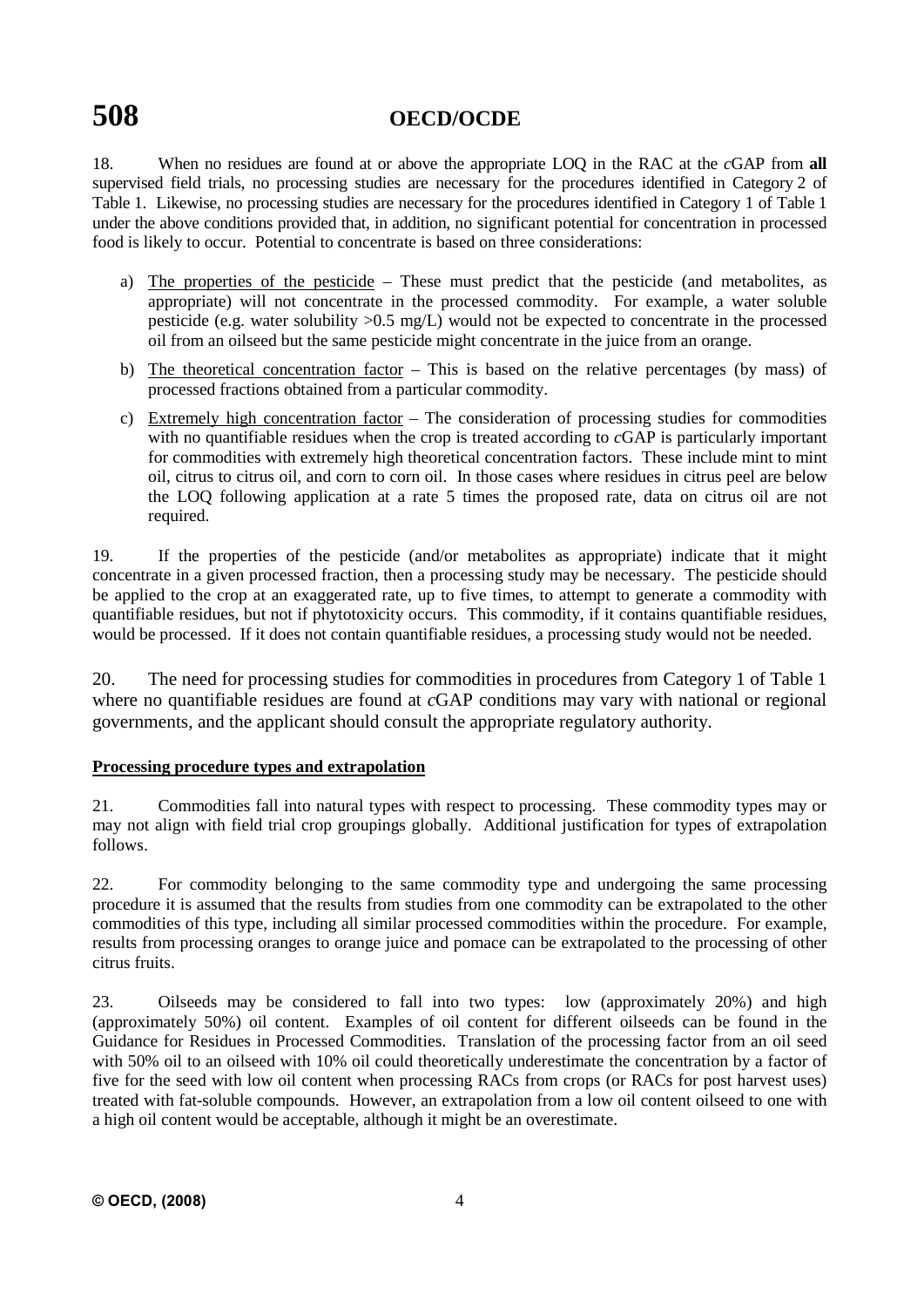24. Furthermore, in some cases it is proposed to extrapolate the results of a processing study conducted with one crop to other crops belonging to another crop group where the same type of processing procedure is used. As in the previous example, the results of a processing study to prepare orange juice from oranges might be translated to other tropical fruit juices. In these cases, an extrapolation to other processed commodities occurring during the same process may or may not be extrapolated. The possibility of extrapolating should be carefully examined and discussed with appropriate regulatory authorities. The possible extrapolations are given in Table 1.

25. The crops mentioned in column 4 of Table 1 are only examples of some important crops for the respective processing procedure**.** The selection of the crop/RAC depends on the use pattern of the pesticide, the range of crops for which registration is being sought in a number of countries, and its physical-chemical properties which affect its behaviour as described above.

| Type <sup>1</sup>                       | Processing<br>procedure            | <b>Explanations</b>                                                                          | <b>Examples</b><br>typical                                                                         | of Extrapolations                                                                                                                                                                                                                                                                     | Domestic<br><b>or</b><br>Industrial <sup>2)</sup> |  |  |  |
|-----------------------------------------|------------------------------------|----------------------------------------------------------------------------------------------|----------------------------------------------------------------------------------------------------|---------------------------------------------------------------------------------------------------------------------------------------------------------------------------------------------------------------------------------------------------------------------------------------|---------------------------------------------------|--|--|--|
|                                         |                                    |                                                                                              | crop/RAC                                                                                           |                                                                                                                                                                                                                                                                                       |                                                   |  |  |  |
| Category 1(Major Industrial Procedures) |                                    |                                                                                              |                                                                                                    |                                                                                                                                                                                                                                                                                       |                                                   |  |  |  |
| $\rm II$                                | juice                              | Preparation of fruit Also covering pomace or<br>dried pulp (byproducts)<br>as an animal feed | orange<br>apples<br>$(see$ #V<br>grapes<br>also)                                                   | orange $\rightarrow$ citrus (juice,<br>feed), tropical fruits (juice<br>only)<br>apple $\rightarrow$ pome fruit, stone<br>fruit (juice, feed)<br>$grapes \rightarrow small$<br>berries<br>(juice, feed)                                                                               | D/I                                               |  |  |  |
| $\overline{\mathsf{V}}$                 | Preparation<br>alcoholic beverages | of Fermentation<br>Malting<br><b>Brewing</b><br>Distillation                                 | Grapes (wine)<br>Rice<br><b>Barley</b><br>Hops<br>Other<br>(wheat,<br>maize,<br>rye)<br>Sugar cane | Grapes <sup>3)</sup> $\rightarrow$<br>all<br>wine-<br>producing RACs except<br>rice<br>Cereals Rice (beer, wine) $\rightarrow$ None<br>$Barley4)\rightarrow all$<br>beer-<br>producing RACs (except<br>rice and hops)<br>Barley→all whiskey-type<br>producing RACs                    | D/I                                               |  |  |  |
| <b>VII</b>                              | Preparation<br>vegetable juice     | of Includes preparation of Tomatoes<br>concentrated juices, e.g.,<br>tomato puree and paste  | Carrot                                                                                             | Tomato→all vegetables                                                                                                                                                                                                                                                                 | D/I                                               |  |  |  |
| $\overline{\mathbf{X}}$                 | Preparation of oil                 | Pressing or extraction Rapeseed<br>including meal or press<br>cake used as animal feed       | (canola)<br>Olives<br>Maize (Corn)                                                                 | 1)Solvent<br>extraction I<br>(crushing):<br>Olive $\rightarrow$ None<br>cottonseed ↔ soybean→<br>rapeseed (canola) $\leftrightarrow$ other<br>oilseeds<br>2)Cold press:<br>Olive $\rightarrow$ None<br>cottonseed ↔ soybean→<br>rapeseed (canola) $\leftrightarrow$ other<br>oilseeds |                                                   |  |  |  |

Table 1: Processing Procedure Types and Recommended Extrapolations Using Typical RACs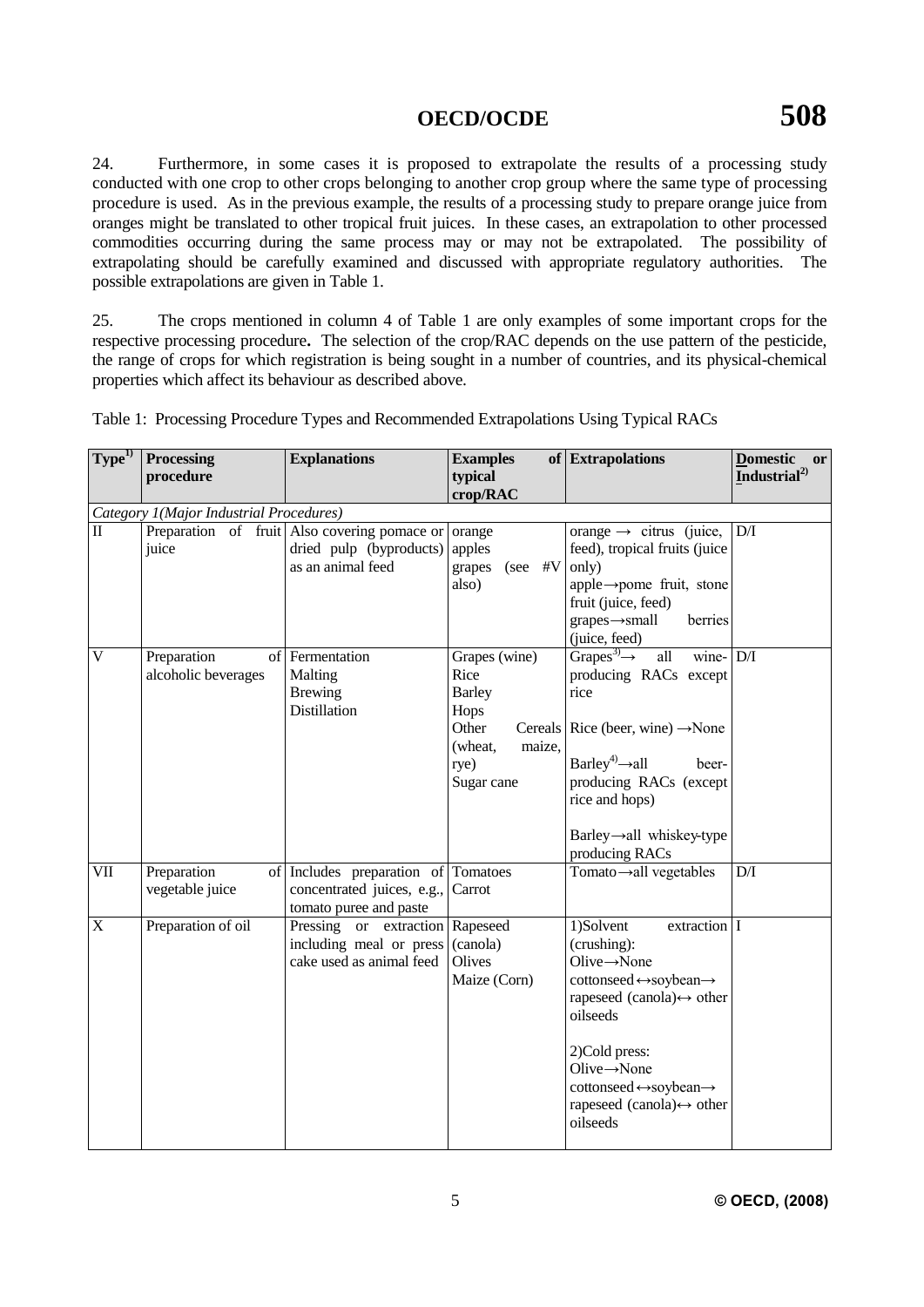| Type <sup>1</sup>      | Processing<br>procedure                                                         | <b>Explanations</b>                                                                                                                                                                        | <b>Examples</b><br>typical<br>crop/RAC                                                                                               | of Extrapolations                                                                                                                                                                                            | <b>Domestic</b><br>or<br>Industrial <sup>2)</sup> |
|------------------------|---------------------------------------------------------------------------------|--------------------------------------------------------------------------------------------------------------------------------------------------------------------------------------------|--------------------------------------------------------------------------------------------------------------------------------------|--------------------------------------------------------------------------------------------------------------------------------------------------------------------------------------------------------------|---------------------------------------------------|
|                        |                                                                                 |                                                                                                                                                                                            |                                                                                                                                      | 3) Milling (wet & dry):<br>Maize→None                                                                                                                                                                        |                                                   |
| XI                     | Distribution<br>milling                                                         | bran<br>on $\boxed{\text{Including}}$<br>gluten used as animal Rice<br>feed.<br>Other<br>fractions used as feeds.                                                                          | and Wheat<br>grain Maize (corn)                                                                                                      | Wheat $\rightarrow$ all small grains I<br>except rice (oats, barley,<br>triticale, rye)<br>$Rice \rightarrow wild$ rice<br>Maize<br>(corn,<br>dry<br>milling) $\rightarrow$ sorghum                          |                                                   |
| <b>XIV</b>             | Silage                                                                          | production   Important animal feed   Beets<br>items.                                                                                                                                       | Pasture Grass /<br>alfalfa                                                                                                           | Beets (pulp) $\rightarrow$ roots and I<br>tubers<br>Pasture grass / alfalfa<br>silage $\rightarrow$ all green plant<br>silage                                                                                |                                                   |
| XII                    | Preparation of sugar                                                            | (used as animal feed) are cane,<br>only items that might sorghum<br>contain<br>concentrated<br>residues. Other processed<br>commodities, such<br>as<br>sugar, should also be<br>evaluated. |                                                                                                                                      | Molasses and bagasse sugar beets, sugar Cane $\leftrightarrow$ beet (only refined I<br>sweet sugar)                                                                                                          |                                                   |
|                        |                                                                                 | Category 2 (Other Industrial Procedures and Domestic or Home Procedures                                                                                                                    |                                                                                                                                      |                                                                                                                                                                                                              |                                                   |
| <b>XIII</b>            | Infusions<br>extractions                                                        | including Tea<br>and Infusions,<br>green and black tea.<br>Roasting and extraction Coffee<br>(including instant coffee)                                                                    | Cacao                                                                                                                                | None                                                                                                                                                                                                         | D/I                                               |
| III                    | Preparation of canned<br>fruit                                                  |                                                                                                                                                                                            | Canned:<br>Apple/Pear<br>Cherries/Peach<br>Pineapple                                                                                 | Any fruit canned with D/I<br>skin $\rightarrow$ all canned fruits                                                                                                                                            |                                                   |
| IV                     | fruit<br>(primary procedures sauce/puree <sup>5)</sup><br>only)                 | Preparation of other Includes production of Pome fruit<br>products marmalade, jam, jelly,                                                                                                  | Stone fruit<br>Grape<br>Citrus (orange)                                                                                              | froither<br>Any<br>one<br>major fruits                                                                                                                                                                       | D/I                                               |
| $\mathbf{V}\mathbf{I}$ | Cooking vegetables,<br>pulses and grains in<br>(including<br>water<br>steaming) |                                                                                                                                                                                            | Carrots<br>Beans/peas (dry) vegetables,<br>Beans/peas<br>(succulent)<br>Potatoes<br>Spinach<br>Rice<br>(white) or husked<br>(brown)] | Spinach $\rightarrow$ leafy<br>brassica<br>vegetables $(<20$ minutes)<br>Potatoes $\rightarrow$ root, tuber,<br>bulb vegetables, fresh<br>legumes $(>20$ minutes)<br>[polished Rice $\rightarrow$ all grains | $\overline{D}$                                    |
| <b>VIII</b>            | Preparation of canned<br>vegetables                                             |                                                                                                                                                                                            | Common (green<br>or snap) bean<br>Corn (sweet)<br>Pea<br>succulent)<br>Potato<br>Spinach<br>Beet<br>(garden,<br>table)               | Common<br>bean,<br>corn.<br>spinadh<br>pea,<br><b>or</b><br>vegetables<br>$\left($ garden, Potato $\rightarrow$ sweet potato                                                                                 | D/I                                               |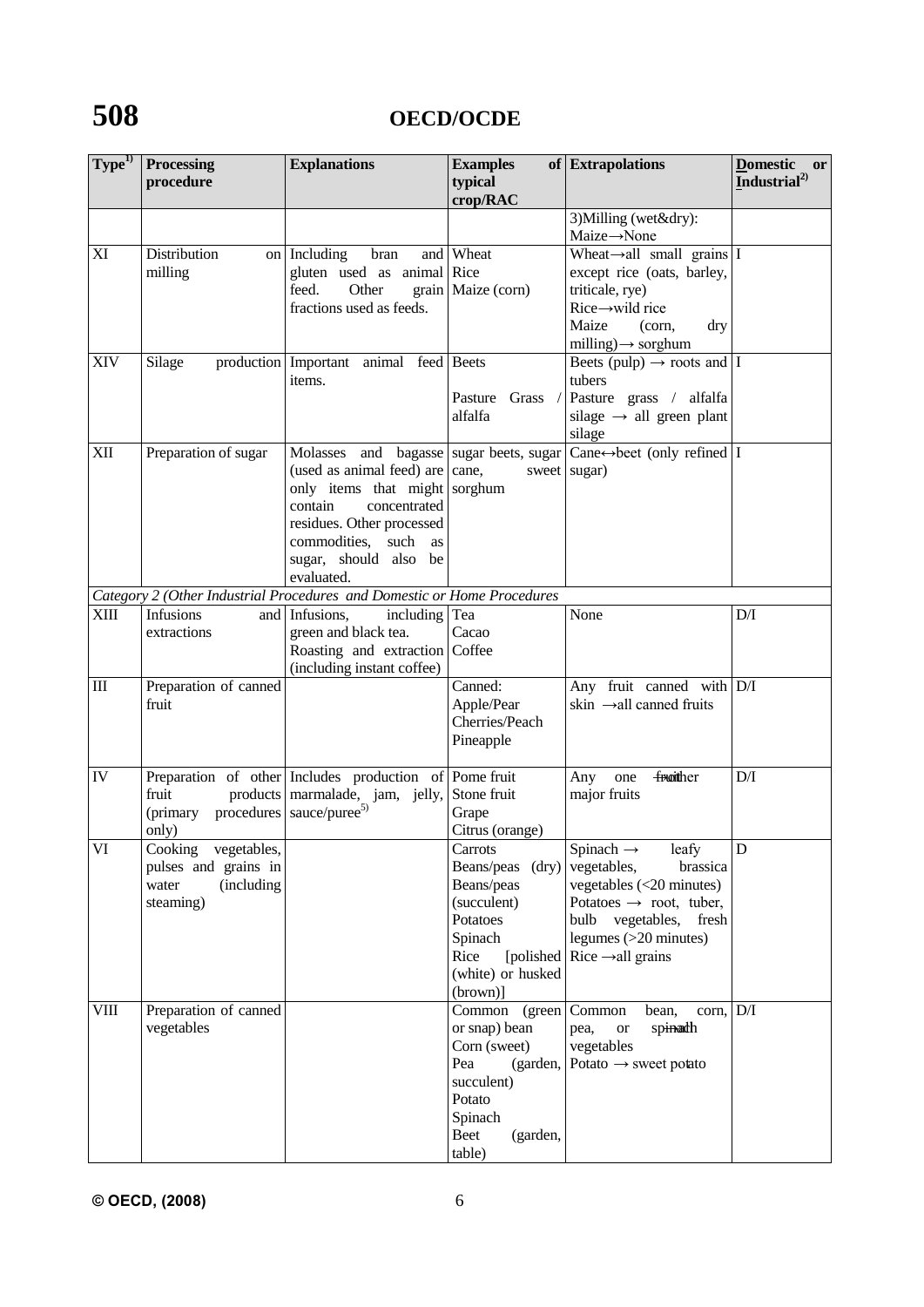| Type <sup>1</sup>   | <b>Processing</b><br>procedure                                                                           | <b>Explanations</b>                                                                                                              | <b>Examples</b><br>of<br>typical<br>crop/RAC                  | <b>Extrapolations</b>                                                                                                      | <b>Domestic</b><br>or<br>Industrial <sup>2)</sup> |
|---------------------|----------------------------------------------------------------------------------------------------------|----------------------------------------------------------------------------------------------------------------------------------|---------------------------------------------------------------|----------------------------------------------------------------------------------------------------------------------------|---------------------------------------------------|
|                     |                                                                                                          |                                                                                                                                  | Tomato<br>Pulses<br>(pea or<br>bean)                          |                                                                                                                            |                                                   |
| IX,<br><b>XVIII</b> | Miscellaneous<br>preparations of other Microwaving<br>vegetable products                                 | Frying<br>Baking                                                                                                                 | Potatoes                                                      | Potatoes $\rightarrow$ all vegetables D/I<br>(microwaving)<br>Potatoes $\rightarrow$ all vegetables<br>(frying and baking) |                                                   |
| XV                  | Processing<br>products of animal Boiling/poaching<br>origin<br>preparation of meat Frying<br>and $fish6$ | of Churning<br>including Baking/smoking<br>Fermentation                                                                          | Milk<br>Eggs<br>Meat<br>Fish                                  | None                                                                                                                       | D/I                                               |
| <b>XVI</b>          | Dehydration                                                                                              | Removal of water                                                                                                                 | Fruits<br>grapes, plums)<br>Vegetables<br>Potatoes<br>Grasses | (esp None                                                                                                                  |                                                   |
| <b>XVII</b>         | Fermentation<br>and<br>soybeans, rice<br>others<br>(except<br>alcoholic beverages)                       | of Fermentation                                                                                                                  | Cabbage<br>Soya (soybean)<br>Rice                             | None                                                                                                                       | D/I                                               |
| <b>XIX</b>          | Pickling                                                                                                 | Brining or corning, the Cucumber<br>procedure of preserving<br>food<br>by<br>anaerobic<br>fermentation<br>salt<br>in<br>solution | Cabbage                                                       | $Cucumbers \rightarrow all$<br>vegetables                                                                                  | D/I                                               |

- 1) Complete list of Types may be found in the Annex 1 of "Guidance for Residues in Processed Commodities.
- 2) For further explanation see paragraph 31.
- 3) Processing studies are necessary for both red and white wine grapes.
- 4) Although beer is not considered a primary processed commodity, being a multi-component product with multiple steps, it is an important processed commodity and the procedures to prepare it should be included in Category 1.
- 5) The procedures for marmalade, jam and jelly are not considered primary so a processing study may not be conducted; since the amount of sugar used in these procedures is significant (30-60% sugar), any calculations to determine a processing factor in place of an actual study, should be based on 50% fruit content, or a processing factor of 0.5 for that step in the procedure (sugar addition step: fruit RAC residue  $X$  0.5 = marmalade residue).
- 6) Animal RAC processing conducted only if a veterinary use (direct animal treatment) is requested.

26. The field phase of the processing study should follow the appropriate, existing regional guidelines for conducting field trials. A harmonised OECD guideline for conducting field trials is being developed and, when final, will be the basis for the field portion of the processing studies. The analytical phase of the processing study will comply with the OECD "Guidance Document on Pesticide Residue Analytical Methods".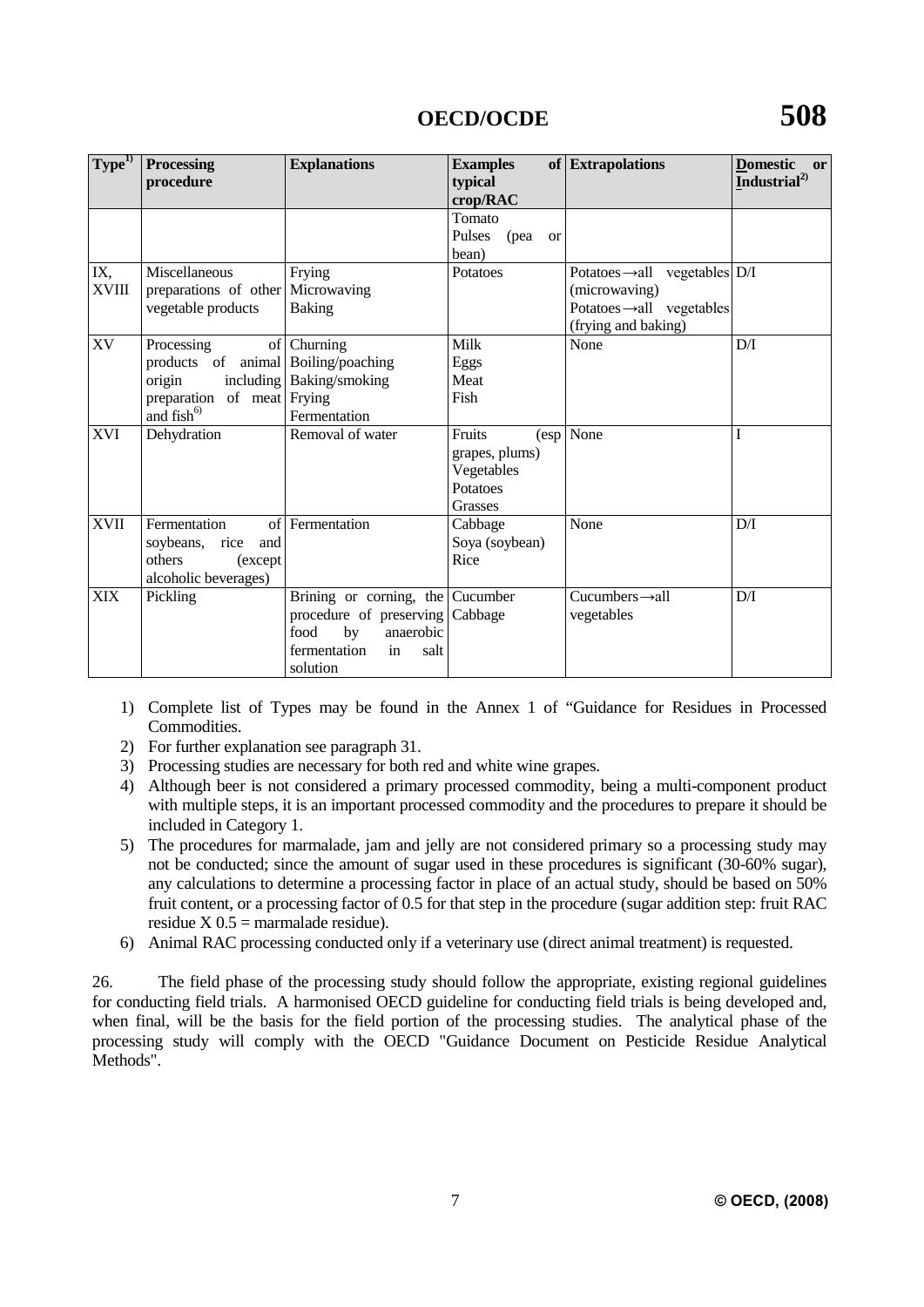#### **CONDUCT OF STUDIES**

#### **Test conditions**

27. Processing studies representative of the potential uses of a given pesticide on crops in domestic and industrial preparations of food/feed are usually needed. At least two independent trials, with RAC samples from two separate field sites, are necessary for each processing procedure (domestic/industrial) to be conducted. The same GLP facility may be used for processing both trials.

28. Two trials are not sufficient in those situations where two or more significantly different commercial procedures are practiced for a given commodity. For example, the two independent trials are not sufficient in the cases of wine making, the milling of corn, and oil production. The preparation of white wine is different from the preparation of red wine since red wine processing may involve heating and inclusion of skins. Therefore, processing studies with at least two tests on white wine preparation and two tests on red wine preparation are necessary. The milling of corn involves two completely different procedures, wet or dry milling. Also in this case, at least two tests with wet milling and two tests with dry milling are required. For oil production, if both solvent extraction and cold press procedures are used for the crop of interest, then at least two tests of each are required.

#### **Test substance**

29. RAC samples used in processing studies should contain quantifiable residues –  $(\geq$  LOQ), but preferably up to at least 0.1 mg/kg or 10 times the  $LOQ -$  so that processing factors for the various processed products can be determined. Only RACs containing incurred residues shall be used for processing.

30. The residues in the sample immediately prior to processing must be determined and reported. At least two replicate samples of the RAC should be analysed. The actual weights for the RAC samples to be processed should be reported.

#### **Processing technology**

31. The technology to be used in processing studies should correspond as closely as possible to the actual conditions that are normally used in practice. A distinction should therefore be made between domestic and industrial processing procedures. Thus, processed products that are prepared domestically (e.g. cooked vegetables) should be produced using the equipment and preparation techniques that are normally used in the home. On the other hand, industrially produced processed products (e.g. cereal fractions, preserves, fruit juices, sugar, oils) should be produced using commercially representative technology, including cleaning steps, even when there is a corresponding domestic procedure. A flow chart and/or SOP describing the main process are highly recommended for both domestic and industrial processing.

#### **Products to be covered**

32. In principle, for every crop having residues and being processed, a set of processing studies should be conducted. It should be possible to extrapolate the processing factor for the given pesticide to all crops within the given group undergoing the same procedure. The possibility of extrapolating this factor to all crops undergoing the same procedure should be carefully examined and discussed with appropriate regulatory authorities (see Table 1). The aim of Annex 1 of the Guidance for Residues in Processed Commodities is to provide users with a compilation of processed commodities important for the calculation of dietary exposure to humans and animals. For this reason, commodities from the OECD feed table as well as major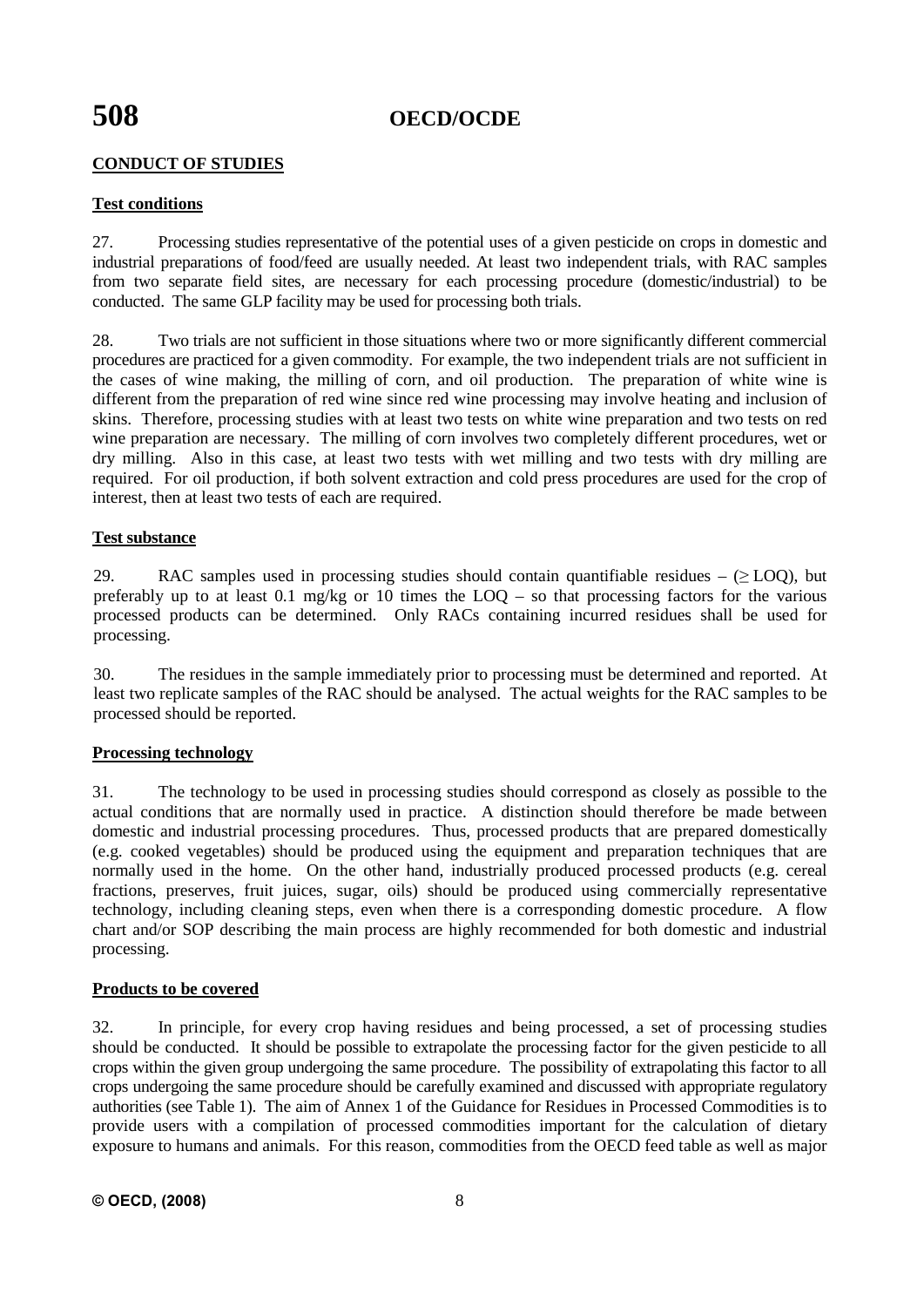processed commodities used as foods are incorporated. Nevertheless, it is not intended to give a complete list of all processed commodities from all crops under all circumstances.

#### **Sampling**

33. Detailed information on the types of processed samples to be taken for analysis is given in Annex 1 of Guidance for Residues on Processed Commodities. RAC samples for analysis must be taken from the bulk sample immediately prior to processing and stored frozen before subsequent analysis. Samples should be taken at the end of the processing procedure and stored under frozen conditions in inert sealed containers, if they need to be stored. Where intermediate samples are required for processing factors, these should be taken at appropriate points within the process and stored frozen as well. Some nonhomogeneous samples, such as must in wine processing, lend themselves to having replication of sampling to ensure a representative residue value. Replicate sampling and analyses are always encouraged. The total weight of each of the individual processed fractions should be reported.

### *Sample analysis*

34. The analytical method including sample extraction and clean-up procedures should be described in detail or referenced and should comply with the OECD Guidance Document on Residue Analytical Methods. Spiked samples should be run concurrently with those from the processing study to validate the method. The validation of the analytical method should target an LOQ that is appropriate considering the toxicity of the components of the residue definition and the need of the data for use in dietary exposure assessment.

#### *Storage stability data*

35. For pre-harvest uses, samples should be processed as soon as possible following harvest in order to keep the integrity of the RAC. For post-harvest uses, (e.g. on cereal grains), processing should take place after an interval simulating commercial storage times, e.g. 3-6 months after treatment, to allow the residues to "age", which may influence the profile of the residues in processed commodities. As outlined in the OECD Test Guideline "Stability of Pesticide Residues in Stored Commodities, if there is no observed decline of residues across the range of the five different crop categories (including animal matrices, if applicable) from the RAC storage stability study, then specific residues freezer stability data for processed foods will not be needed. However, if instability is shown after a certain length of storage, the applicant should ensure that any commodities (RAC, animal tissue or processed commodity) are analysed within the demonstrated time period for stable storage. For samples not analysed within the approved storage interval for the respective RAC, storage stability data should be generated to provide sufficient evidence that there was no significant degradation of the components of the residue definition between sampling and analysis.

#### **CONSIDERATIONS FOR DATA REPORTING**

36. The following elements should be considered during the design, conduct and reporting of the study.

#### **Summary / Introduction**

- Core processing procedures employed and the rationale for the selection of these procedures.
- The overall experimental procedure employed should include a discussion, if applicable, of unusual experimental problems encountered, attempts made to alleviate these problems which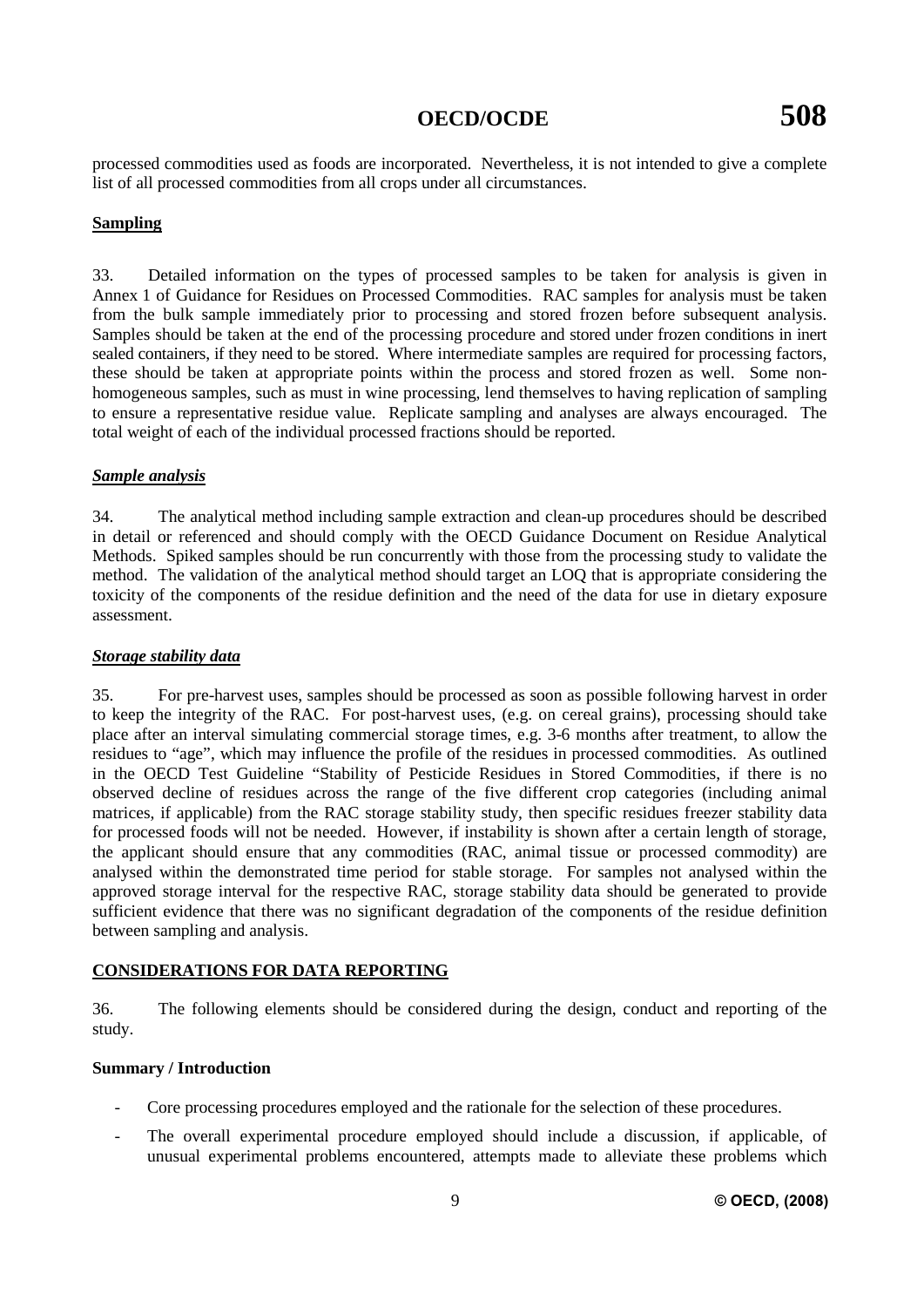resulted in deviations from the intended test protocol and the effects, if any, of those deviations on the results of the study.

- Summary of key results: residues in different processed products, processing factors, preferential accumulation in certain processed products, highest residues.
- Evaluation of these results.
- Any anomalies of the study, an evaluation of their relevance with reference to the objective.

### **Objective**

A description of the aims of the study in detail including the questions to be dealt with in the study.

### **Test material**

The pesticide plant protection product (or formulation) should be identified by:

- Type of formulation,
- Content of active ingredient(s),
- Source and purity.

The pesticide active ingredient and/or metabolites which are used in the processing study should be identified by:

- Chemical name (IUPAC),
- Common name (ANSI, BSI, IS0) (if available),
- Chemical Abstracts Service (CAS) name and number.
- The source and purity of each compound should be specified when spiked samples are prepared for analytical method validation and/or storage stability studies, if necessary.
- Chemical structure(s) for the active ingredient and metabolites constituting the residue should be provided and a cross reference of all different developmental or experimental names should be provided in either an overview document or as an appendix to the study. Certificates of analysis describing the purity and the identity of standards used in the identification process should be provided if available.

#### **Test site/process**

- Include a description of the test facility, indicating their location.
- Rationale for the kind of procedure domestic or industrial.

#### **RAC to be processed**

- RAC and pesticide use history preceding the study, either by citing the entire residue study or by describing the residue study itself.
- Codex Commodity names, or the nearest Codex Commodity names equivalent to the commodity descriptions being used.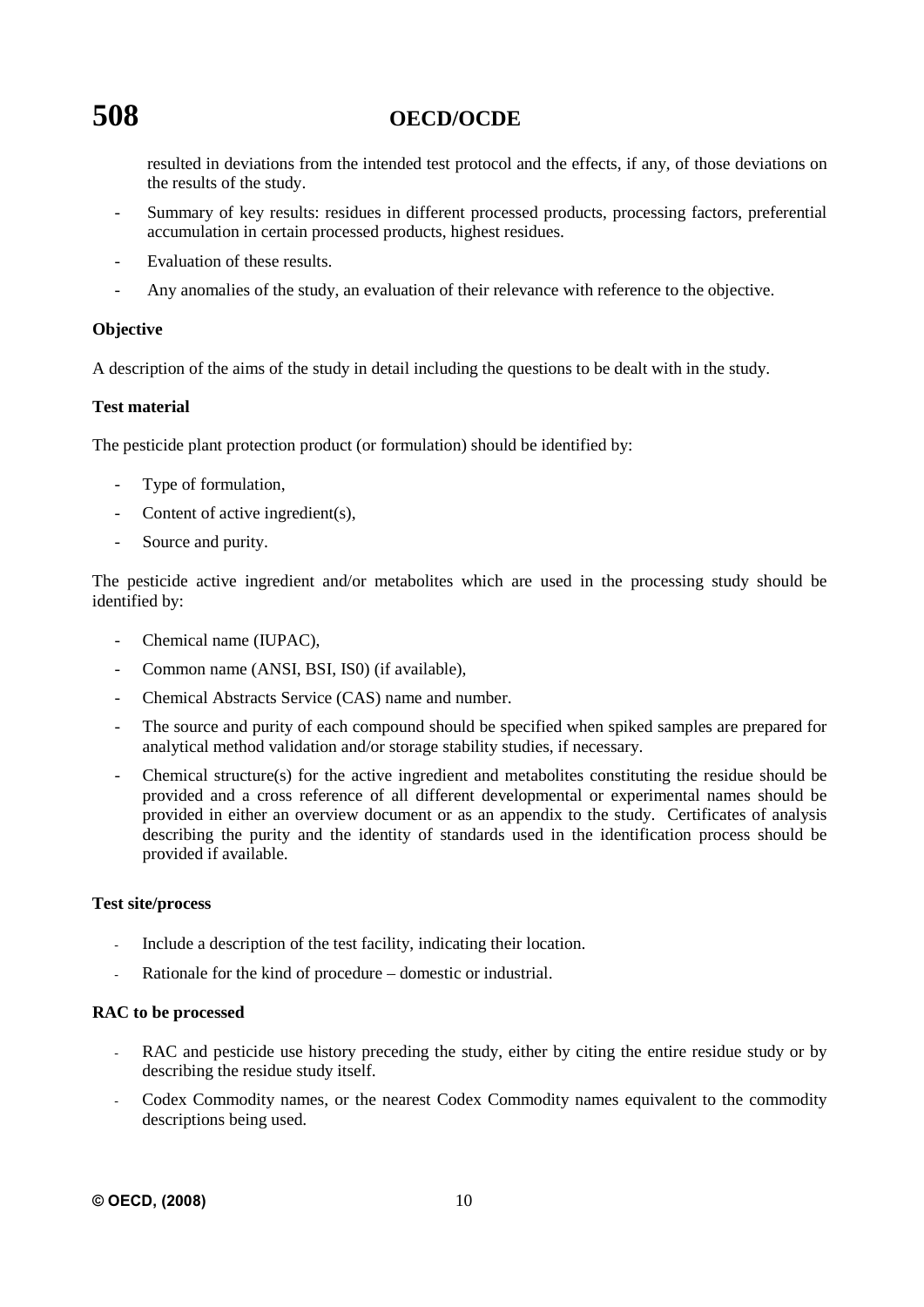- Sampling: sample weights.
- Preparation of RAC prior to processing including storage conditions (including shipping condition, if applicable) and duration.

#### **Processing**

- Detailed description of the procedure including a flow chart where possible.
- Sampling: weights of processed fractions.
- Description of sampling points and state of the commodity sampled.

#### **Analytical method**

- Describe methods fully or reference them if previously submitted, including any method validation, recovery and LOQ data. Preparation and handling of the sample throughout the method should be described in detail. Note that methods for metabolites may also be needed. Recovery data should be obtained concurrently with the residue analyses to validate the method and establish its LOQ. The experimental design of any validation studies available should be described including:
	- (i) Identity of the test compounds and representative crop or commodity tested,
	- (ii) Magnitude of spiking levels,
	- (iii) Number of replicates per test compound per level.
- Dates of sample spiking, extraction and analysis of extracts should be listed. If extracts are not analysed on the day of preparation, storage conditions should be described.
- Raw data such as sample weights, final volumes of extracts, and peak heights/areas should be provided for control, spiked (including those for storage stability data, if required) and treated samples to support reported residue values and recoveries.
- Instrumentation should be identified, including equipment and reagents used and the operating conditions of the instrumentation. If the extraction/clean-up procedure is complex, a flow diagram should be submitted.
- Copies of representative chromatograms should be supplied for control, spiked, and treated samples along with a few sample calculations of residue levels and percent recoveries using the raw data. Examples of calibration curves of analytical standards should also be provided.

#### **Results and Discussion**

This section should contain the scientific results of the study and the relevance of results should be discussed in relation to the proposed uses of the plant protection product.

- Narrative and tables describing the steps taken in determining the pesticide residues in samples at different stages of the procedure. All graphical presentations of the data should be accompanied by the tables of the actual values from which the graphs were constructed, including processed commodity total weights for each sampling point if appropriate.
- A table of structures and chemical names/designations for the parent compound and metabolites.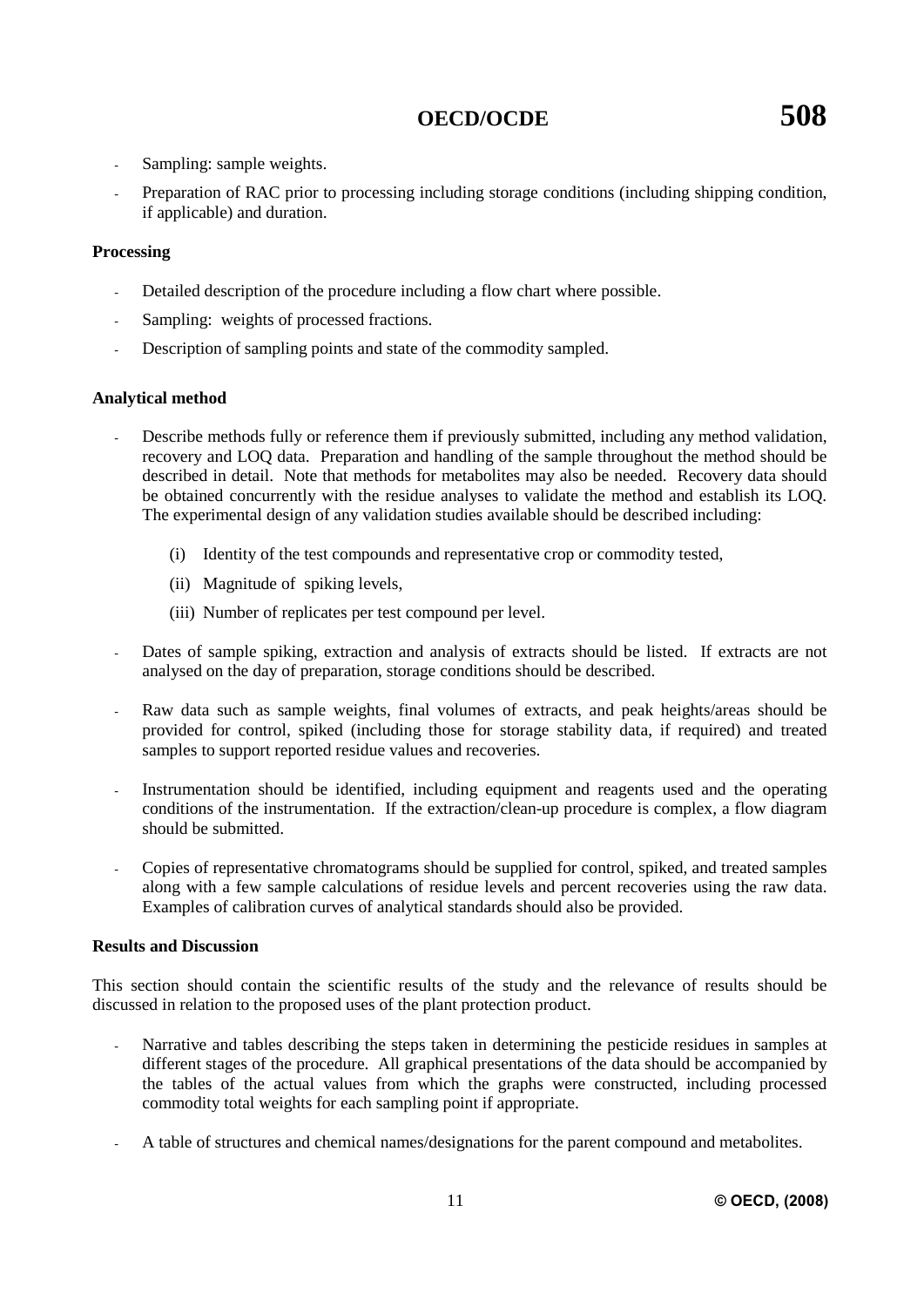- Levels of the residues (uncorrected for recovery) should be reported for each commodity analysed within the procedure (including control (untreated) samples). The individual values should be listed for all samples (not averages or ranges). If the parent pesticide and the metabolites are measured separately, the residues of each analyte should be reported. Recovery percentages (all values, not just averages or ranges) for the pesticide and/or the metabolites should be reported for all crop matrices studied.
- Dates when the samples were collected, frozen, thawed, and analysed should be provided. Storage duration and temperature of these samples should be specified. Storage stability data showing the behaviour of residues as a function of time in the relevant commodity can be referenced if available from other studies. Where samples are not analysed within the approved storage interval for the respective RAC, data should be presented showing that the storage did not affect the results of the study.
- Discussion should be presented as to whether the data indicate consistent results with the nature of residues in processed crops (high temperature hydrolysis) study, if degradation products from that study were included in the analytical phase of the processing study.
- Processing factors should be described and reported with an example calculation using unrounded residue values.
- -
- Deviations from the intended test protocol and the effects on the results should be described.

### **Conclusion**

A conclusion must be reached as to whether quantifiable residues are expected following use of the pesticide at maximum seasonal application rates and timings. If residues above limits of quantification are found in the processed matrices, the results can be summarized, preferably in a table. A discussion should be provided as to the significance of the residues in the processed commodities and the distribution behaviour of the active ingredient and metabolite/degradation products, i.e., in which processed commodities and at what levels; quantifiable residues can be expected. Comparison of processing factors should also be discussed if two or more tests are conducted within one study and described in one final report.

### **Tables/Figures**

- Tables (for example):
	- (i) Name, structure, purity, for all reference standards and metabolites utilized in study.
	- (ii) Distribution and quantity of parent and metabolites in various processed commodities.
	- (iii) HPLC/GC retention times and TLC Rf values for active ingredient, metabolites, and related compounds under different column, solvent (elution) conditions.
- Figures (for example):
	- (i) Discussion or diagram of location and size of the processing location.
	- (ii) Overall extraction and fractionation strategies or schema employed for each sample matrix analysed.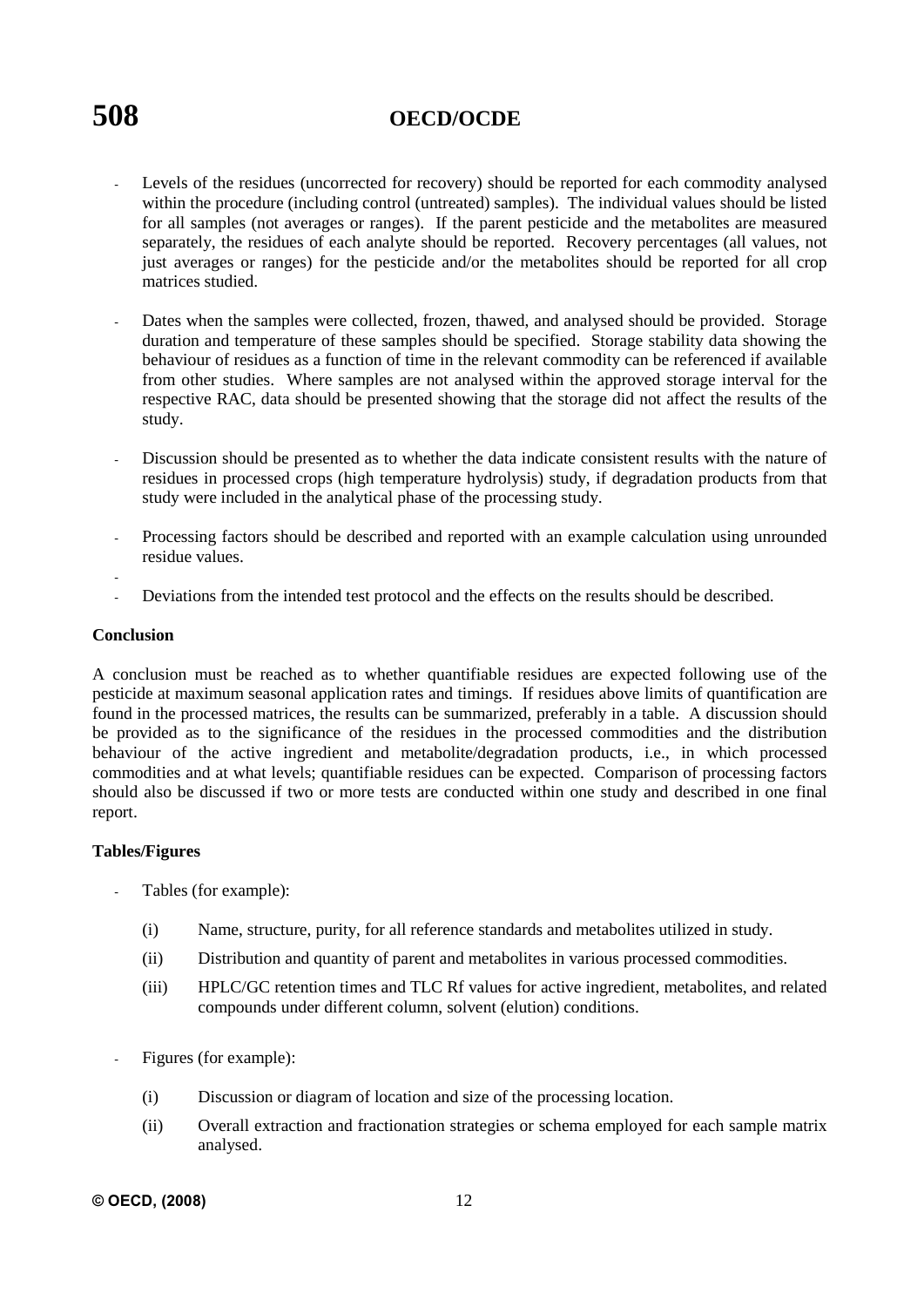- (iii) Distribution of residues in processed commodities.
- (iv) Flow diagrams or charts of the entire procedure.

### **References**

#### **Appendices**

- Representative chromatograms, spectra, etc. (as applicable).
- Cite or reference reprints of published and unpublished literature, company reports, letters, analytical methodology, etc., used by the applicants (unless physically located elsewhere in the overall data report, in which case cross referencing will suffice).
- Other. Any relevant material not fitting in any of the other sections of this report should be appended.

### **Study Report**

- 37. The test report should contain the following information:
	- Identification of the test pesticide active ingredient (a.i.), including chemical name; common name (American National Standards Institute (ANSI), British Standards Institution (BSI), or International Standards Organization (ISO); company developmental/experimental name; and Chemical Abstracts Service (CAS) name and number and IUPAC chemical name.
	- Justification for the selection of domestic or industrial processing procedure.
	- Rationale for the selection of crop or commodity to be processed.
	- Include a description of the test facility.
	- Level of residues in the crop or commodity to be processed.
	- The processed commodities sampled in the entire procedure and a rationale for their selection.
	- A description of the processing procedures used.
	- The sampling times (for long lasting procedures like wine production in days) for processed samples; description of the sample and number of samples/replicates.
	- A rationale for the analytes determined in the study in consideration with the results of the nature of residues in processed commodity (high temperature hydrolysis) study and/or the plant and livestock studies.
	- Full details pertaining to the analytical methods, including instrumentation, equipment and reagents used and the operating conditions of the instrumentation.
	- A description of the preparation and handling of the samples throughout the method. Flow diagrams of extraction/clean-up procedures should be provided for complex methods.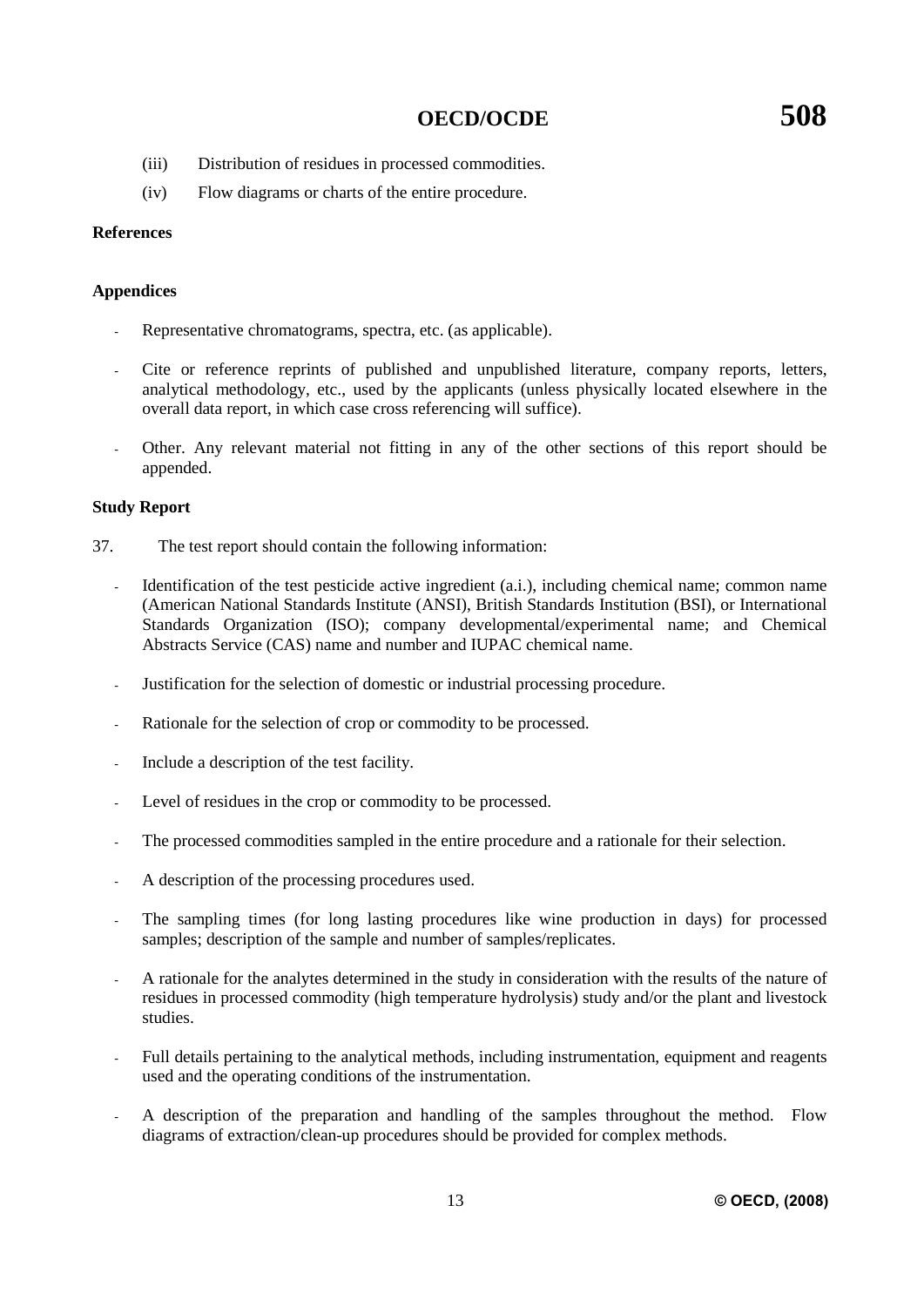- Analytical data for components of the residue definition in each processed commodity. Raw data such as sample weights, final volumes of extracts, and peak heights/areas should be provided for control, spiked (including those for storage stability data) and treated samples to support reported residue values and recoveries.
- Analytical responses of standards (calibration curves).
- Method validation data, recovery and method LOQ data.
- Copies of representative chromatograms should be supplied for control, spiked, and treated samples of each commodity sampled.
- Dates of sample spiking, extraction, and analysis of extracts, if extracts are not analysed on the day of preparation, include extract storage conditions.
- Freezer storage stability data (if required).
- Summary of residue data (all analytes) in processed commodities.
- Discussion of the significance of the residues in the processed commodities and the distribution behaviour of the active ingredient, i.e., in which processed commodities and at what levels; quantifiable residues can be expected.
- Conclusion as to whether quantifiable residues are expected following use of the pesticide at maximum seasonal application rates and timings. If residues above limits of quantification are found in the processed matrices, the results can be summarized, preferably in a table, including processing factors.

#### **LITERATURE**

The following documents provide additional guidance on conducting studies on the magnitude of residues in processed commodities.

- (1) OECD (2008). Guidance Document for Residues in Processed Commodities, Health and Safety Publications. In preparation.
- (2) Food and Agriculture Organisation of the United Nations (2002) Submission and Evaluation of Pesticide Residues Data for the Estimation of Maximum Residue Levels in Food and Feed, Rome.
- (3) FAO Plant Production and Protection, Report 2004 (Paper 178): Pesticide Residues in Food, Rome, Italy 2004.
- (4) FAO Plant Production and Protection, Report 2005 (Paper 183): Pesticide Residues in Food, Rome, Italy 2005.
- (5) OECD (2007). OECD Guidelines for the Testing of Chemicals. Nature of Residues in Processed Commodities – High Temperature Hydrolysis. No. 507, OECD, Paris 2007.